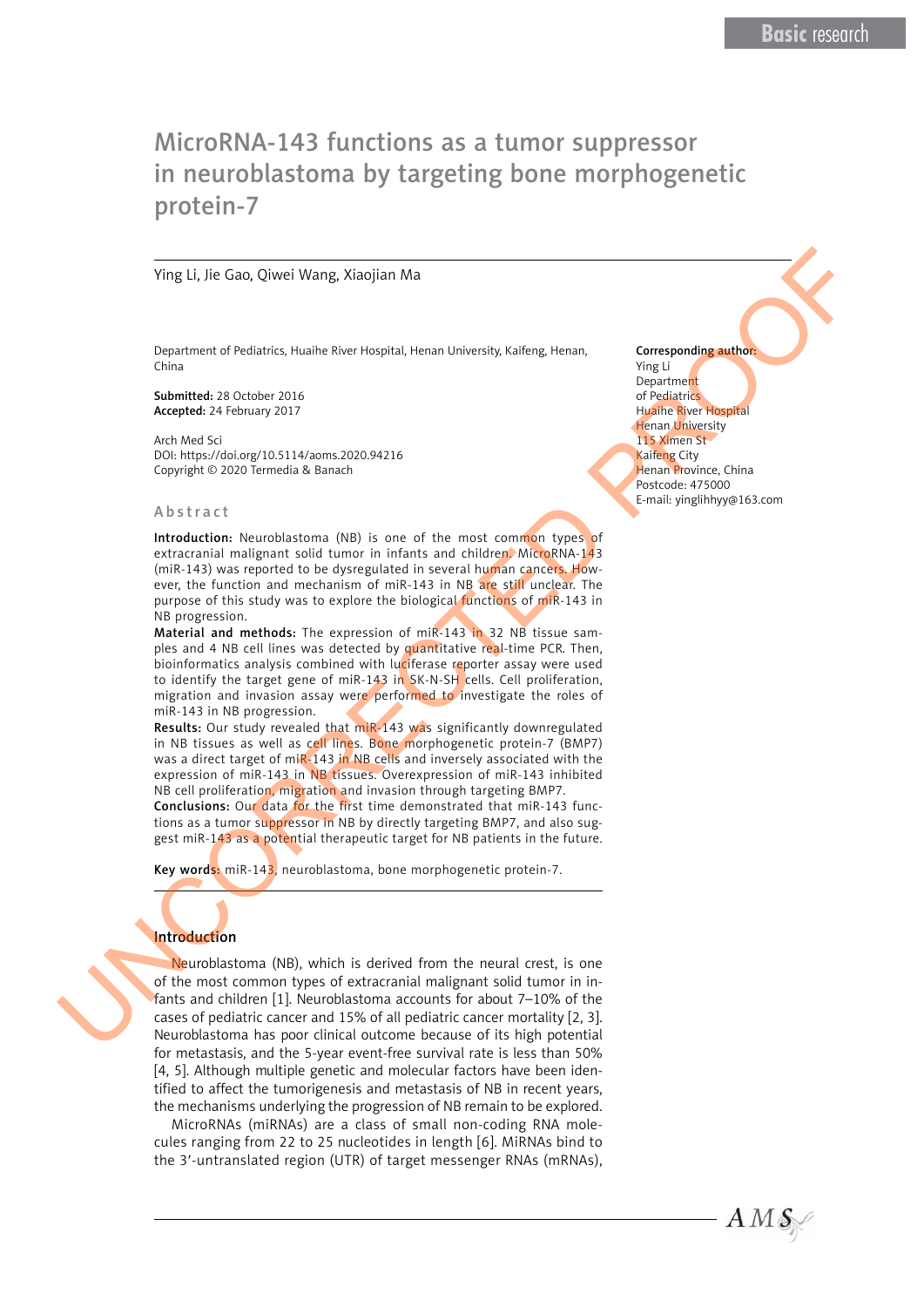resulting in translation repression or mRNA degradation, and are involved in a variety of biological events, including cellular proliferation, differentiation and apoptosis [7]. Accumulating evidence from previous studies has demonstrated the dysregulated expression of miRNAs in many types of human cancer, including neuroblastoma, and they play important roles in tumor initiation and progression [8–11]. Among these functional miRNAs, miRNA-143 (miR-143) has been demonstrated to significantly decrease in several types of cancer and acts as a tumor suppressor [12–15]. For example, He *et al.* demonstrated that miR-143 acted as a tumor suppressor by regulating cell proliferation, invasion and epithelial-mesenchymal transition by targeting QKI-5 in esophageal squamous cell carcinoma [16]. Yang *et al.* revealed that miR-143 inhibited breast cancer progression and stem-cell properties by targeting CD44 [17]. Although these previous studies indicated that miR-143 plays important roles in carcinogenesis, the mechanism and function of miR-143 in NB have not been elucidated.

This study scrutinized the expression and function of miR-143 in NB tissues and cell lines. Furthermore, we explored the biological mechanism underlying NB progression of miR-143 by ascertaining possible target genes. We hope that this study can enhance possibilities for the development of novel therapeutic and diagnostic strategies for NB.

# Material and methods

# Human tissue samples

A total of 32 NB tissue samples and matched adjacent non-tumor tissues were obtained from patients who underwent surgical resection at the Department of Pediatrics in Huaihe River Hospital between 2013 and 2015. None of the patients were treated with radiotherapy or chemotherapy before surgery. All specimens were immediately frozen in liquid nitrogen until use. The study was approved by the Institute Research Ethics Committee of Huaihe River Hospital, and all patients provided written informed consent for the use of the samples for research purposes. Total RNA of normal human dorsal ganglia was obtained from Clontech (Mountain View, CA).

# Cell culture and transfection

Human NB cell lines SK-N-SH, SK-N-AS, SH-SY5Y and SK-N-BE (2) were purchased from American Type Culture Collection (ATCC, Rockville, MD). Cell lines were cultivated in RPMI1640 medium (Life Technologies, Inc., USA) supplemented with 10% fetal bovine se-

rum, penicillin (100 U/ml), and streptomycin (100 μg/ml). Cell lines were cultured in a humidified atmosphere incubator of 95% air and 5%  $CO_2$  at 37°C. The miR-143 mimics and corresponding miRNA negative control were purchased from RiboBio Company (Guangzhou, China). Small interfering RNA (siRNA) for bone morphogenetic protein-7 (BMP7, sequence: 5′-CAAUGAACAAGAUCCUACA-3′) and the corresponding negative control were synthesized and purchased from GenePharma Company (Shanghai, China). Transfection was performed using Lipofectamine 2000 (Invitrogen, USA) according to the manufacturer's instructions. All assays were performed 48 h following transfection.

# RNA extraction and quantitative real-time PCR (qRT-PCR)

Total RNA was extracted from NB tissues and cell lines by Trizol Reagent (Invitrogen, USA) according to the manufacturer's protocol. Both mRNA and miRNA were reverse transcribed to cDNA using a reverse transcription kit. The qRT-PCR was performed on the ABI 7500 Fast Real-Time PCR system (Applied Biosystems, USA) using the SYBR Green PCR Kit (Takara, Japan) according to the manufacturer's instructions. U6 and GAPDH were used as internal controls respectively for normalization and quantification of miR-143 and BMP7 expression. All experiments were conducted independently three times. The relative expression of genes was calculated using the 2–ΔΔ*Ct* method. The following primers were used: miR-143 forward 5′-CCTGGCCTGAGATGAAGCAC-3′ and reverse 5′-CAGTGCTGGGTCCGAGTGA-3′, BMP7 forward 5′-TCTCATTGATTGGAGCATT-3′ and reverse 5′-GGCAGTGGTAGGATAAAC-3′. handron and the play meaning the internal method in the control of the control of the control of the control of the control of the control of the control of the control of the control of the control of the control of the

# Western blot

Total proteins of NB cells were lysed with RIPA buffer with 1% PMSF, and the concentrations were detected using the BCA Protein Assay Kit (Beyotime, Shanghai, China). Proteins were fractionated using 10% sodium dodecyl sulfate polyacrylamide gel electrophoresis (SDS-PAGE) and transferred onto nitrocellulose membranes. After probing with primary antibodies against human BMP7 or GAPDH (CST, USA) at 4°C overnight, membranes were incubated with HRP-conjugated secondary antibody. GAPDH was used as an endogenous protein for normalization. After being washed, results were detected using the Odyssey Scanning system (Li-Cor, Lincoln, USA).

# Cell proliferation assay

Cell proliferation capacity was measured using Cell Counting Kit-8 (CCK-8) (Beyotime, Shanghai,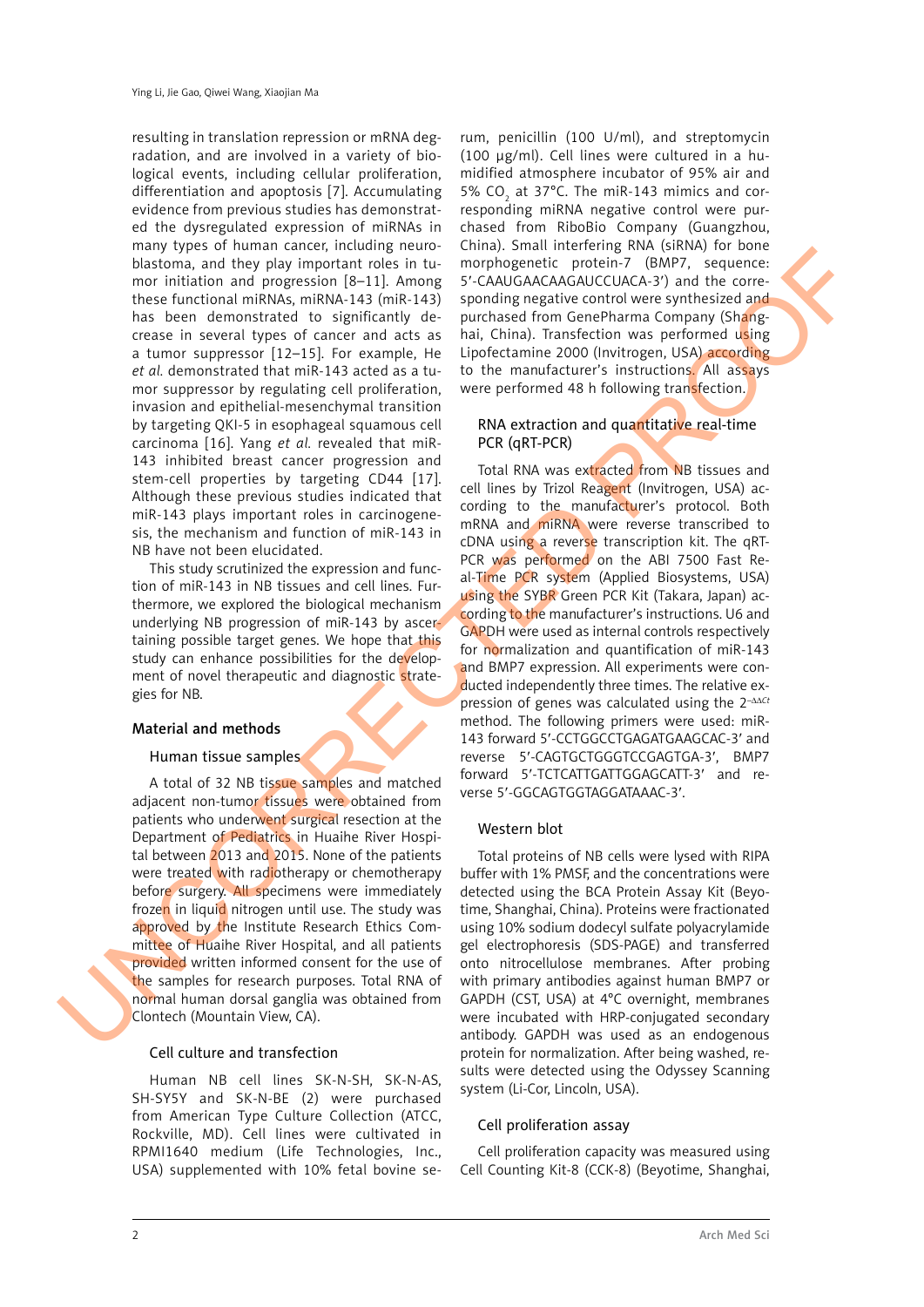China) according to the manufacturer's protocol. Cells  $(5 \times 10^3)$  were seeded in each 96-well plate, transfected with the indicated miRNA or siRNA and further incubated for 24, 48, 72 h and 96 h respectively at 37°C in a humidified atmosphere with 5% CO $_{\textrm{\tiny{2}}}$ . The absorbance in each well was recorded at 450 nm by a microplate reader.

# Cell migration and invasion assay

The migratory and invasive potential of NB cells was evaluated using transwell inserts with 8-μm pores (Coring, NY, USA). For the migration assay, at 24 h after transfection,  $5 \times 10^4$  cells in serum-free medium were added into the upper chamber of an insert. For the invasion assay,  $1 \times 10^5$  cells in serum-free medium were placed into the upper chamber of an insert coated with Matrigel matrix (BD, NJ, USA). 500 μl of 10% FBS medium were added to the matched lower chamber. After 24 h incubation, cells remaining on the upper membrane were removed with a cotton swab, and cells which had migrated or invaded to the lower membrane were stained with 0.1% crystal violet, photographed, and counted. All experiments were repeated three times independently.

#### Luciferase reporter assay

A fragment of 3′-UTR of BMP7 containing the wild-type (Wt) or mutant (Mut) miR-143 binding site were cloned into the pGL3 vector (Invitrogen, USA) according to the manufacturer's protocol. Cells  $(1 \times 10^5)$  were seeded in 24-well plates and each plate was co-transfected with Wt or Mut 3'-UTR vector and miR-143 mimics using Lipofectamine 2000. Renilla luciferase pGL3 was used as a control. Cells were collected 48 h after transfection. The dual-luciferase activity was examined using the Dual Luciferase Reporter Assay (Promega, USA) following the manufacturer's instructions.

#### Statistical analysis

All statistical analyses were performed using SPSS version 18.0 software (IBM, USA). Data were presented as the mean ± SD of at least three separate experiments. Differences between groups were analyzed using Student's *t* test or one-way ANOVA analysis. A value of *p* < 0.05 was considered statistically significant.

#### Results

MiR-143 is significantly downregulated in NB tissues and cell lines

We detected the miR-143 expression in 32 paired NB tissues and adjacent non-tumor tissues using quantitative real-time PCR. Our date revealed that the expression level of miR-143 was significantly decreased in NB tissues compared with that in adjacent non-tumor tissues (Figure 1 A). Furthermore, we investigated miR-143 expression in four NB cell lines (SK-N-SH, SK-N-AS, SH-SY5Y and SK-N-BE (2)). As shown in Figure 1 B, miR-143 was significantly down-regulated in NB cell lines compared with normal human dorsal ganglia (DG).

# MiR-143 suppresses NB cell proliferation, migration and invasion

In order to ascertain the role of miR-143 in the pathogenesis of NB, miR-143 mimics and the corresponding miRNA negative control were transfected into SK-N-SH cells. We then studied the effects of miR-143 on cell proliferation, migration and invasion. As expected, the expression level of miR-143 was obviously upregulated in SK-N-SH cells transfected with miR-143 mimics compared with cells transfected with the negative control (Figure 2 A). The cell proliferation assay revealed that overexpression of miR-143 significantly decreased the proliferation ability of SK-N-SH cells



Figure 1. MiR-143 is down-regulated in NB tissues and cell lines.  $A$  – The relative expression levels of miR-143 were significantly down-regulated in NB tissues (tumor) compared with the adjacent non-tumor tissues (normal). B – The relative expression levels of miR-143 were significantly decreased in four NB cell lines (SK-N-SH, SK-N-AS, SH-SY5Y and SK-N-BE (2)) compared with normal human dorsal ganglia (DG) *\*P < 0.05.*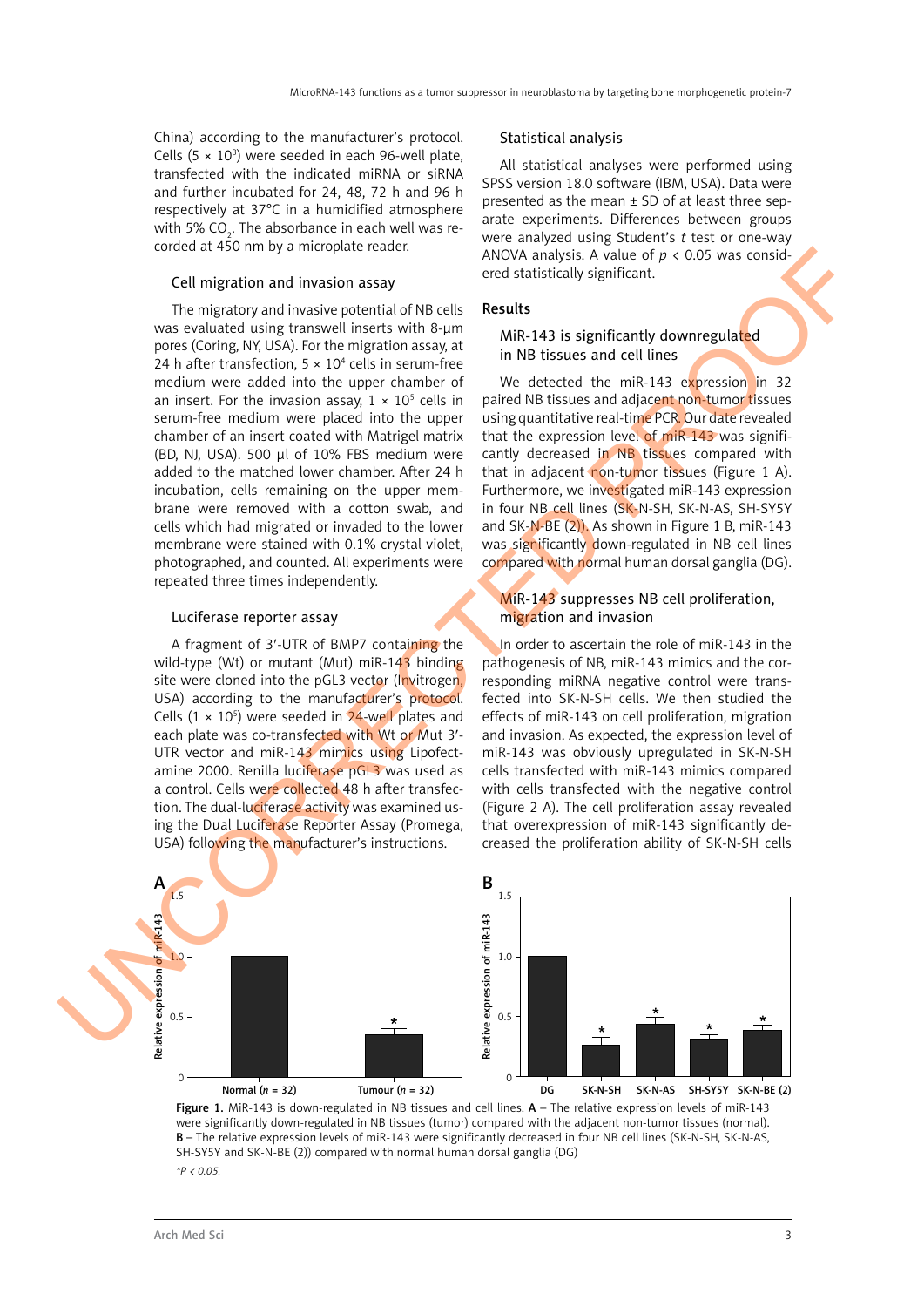

*\*P < 0.05 and \*\*p < 0.01.* 

(Figure 2 B). Furthermore, the cell migration and invasion assay indicated that overexpression of miR-143 significantly inhibited the migration and invasion ability of SK-N-SH cells (Figures 2 C and D). Taken together, these data demonstrated that miR-143 may act as a tumor suppressor in NB progression and development.

# MiR-143 directly targets BMP7 in NB cells

Through bioinformatics analyses using TargetScan, we found that bone morphogenetic protein-7 (BMP7) was predicted to be a target of miR-143 (Figure 3 A). To further determine whether BMP7 is a direct target of miR-143, we performed a luciferase reporter assay in SK-N-SH cells. As shown in Figure 3 B, overexpression of miR-143 signifi-

cantly decreased the relative luciferase activity of wild type 3′-UTR of BMP7 in SK-N-SH cells, but it had no effect on luciferase activity of the mutant 3′-UTR of BMP7 (Figure 3 B). Moreover, the expression levels of BMP7 protein and mRNA were consistently and significantly reduced in SK-N-SH cells transfected with miR-143 mimics by using western blot and quantitative real-time PCR analyses (Figures 3 C and D). Taken together, these data suggested that BMP7 was a direct target of miR-143 in NB cells.

# Inverse relationship between BMP7 and miR-143 expression in NB tissues

Additionally, we detected the BMP7 expression in 32 paired NB tissues and adjacent non-tumor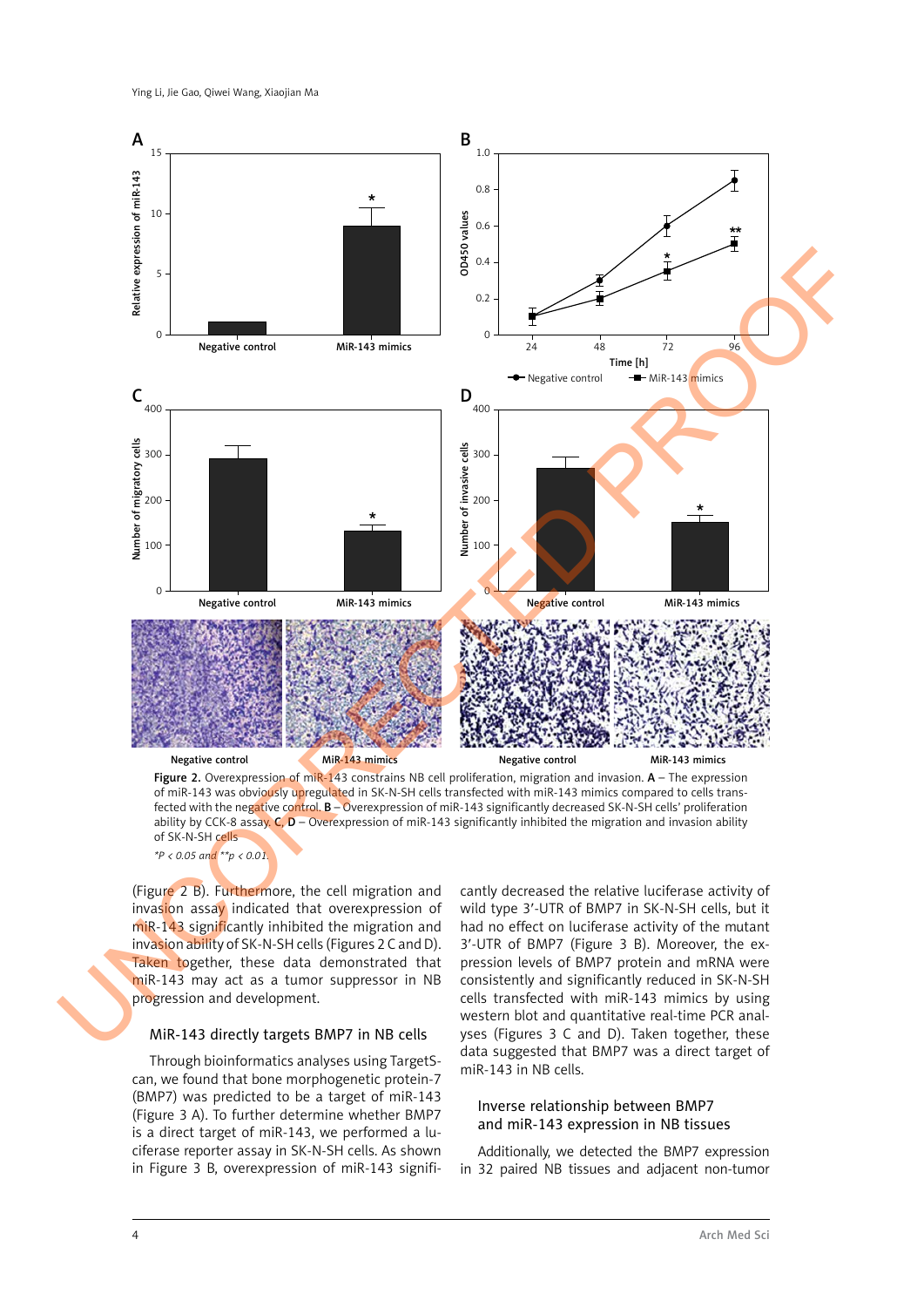

Figure 3. BMP7 is a direct target of miR-143 in NB cells. A - Potential miR-143 binding sites of BMP7 3'-UTR and the mutant. B – Luciferase activity assay was performed with co-transfection of wild-type or mutant BMP7 and miR-143 mimics or negative control in SK-N-SH cells. C, D - Expression levels of BMP7 protein and mRNA were significantly reduced in SK-N-SH cells transfected with miR-143 mimics in western blot and quantitative real-time PCR analyses

*\*P < 0.05 and \*\*p < 0.01.* 

tissues using quantitative real-time PCR. The expression level of BMP7 was significantly upregulated in NB tissues compared with that in adjacent non-tumor tissues (Figure 4 A). Furthermore, the expression of BMP7 was inversely associated with the expression of miR-143 in NB tissues (Figure 4 B).

# Knockdown of BMP7 expression inhibits NB cell proliferation, migration and invasion

To further investigate the potential relationship between miR-143 and the downstream gene BMP7, we tested cell proliferation, migration and



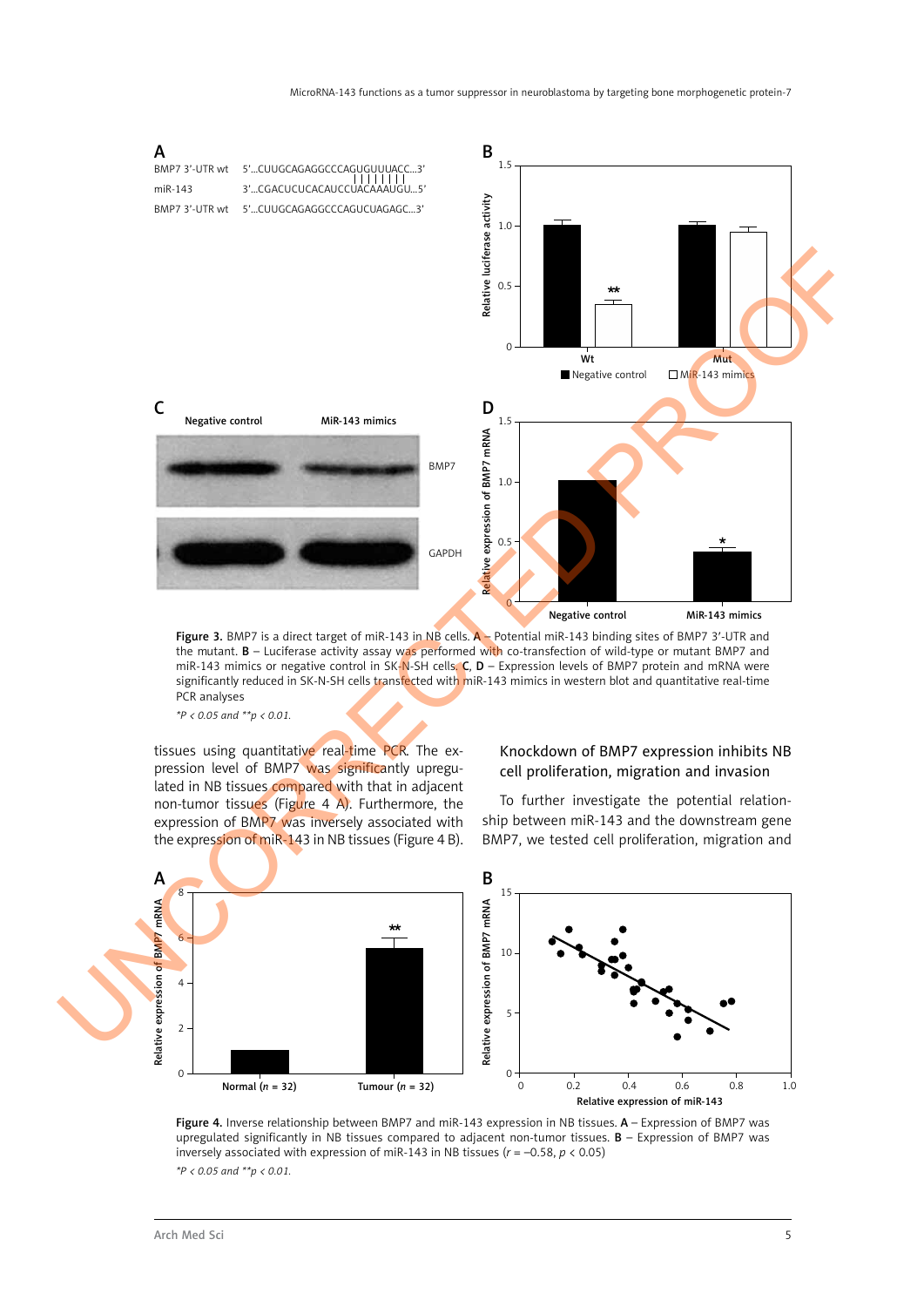

invasion under the condition of siRNA-mediated knockdown of the BMP7 gene. The protein and mRNA levels of BMP7 were markedly decreased in SK-N-SH cells transfected with BMP7 siRNA compared to the negative control (Figures 5 A and B). Knockdown of BMP7 expression significantly inhibited NB cell proliferation, migration and invasion in SK-N-SH cells (Figures 5 C–E), which was in keeping with the inhibitory effects induced by overexpression of miR-143. However, overexpression of miR-143 did not have further suppressive effects on cell proliferation, migration and invasion in SK-N-SH cells transfected with BMP7 siRNA. These results demonstrated that

miR-143 suppressed NB cell growth and metastasis by targeting BMP7.

#### Discussion

In this study, we investigated the function of miR-143 in NB progression and development. Our results indicated that miR-143 was significantly downregulated in NB tissues and cell lines. Overexpression of miR-143 in SK-N-SH cells transfected with miR-143 mimics significantly inhibited NB cell proliferation, migration and invasion. In addition, we found that BMP7 was a direct and functional target of miR-143 in NB cells. The expression of BMP7 was inversely associated with the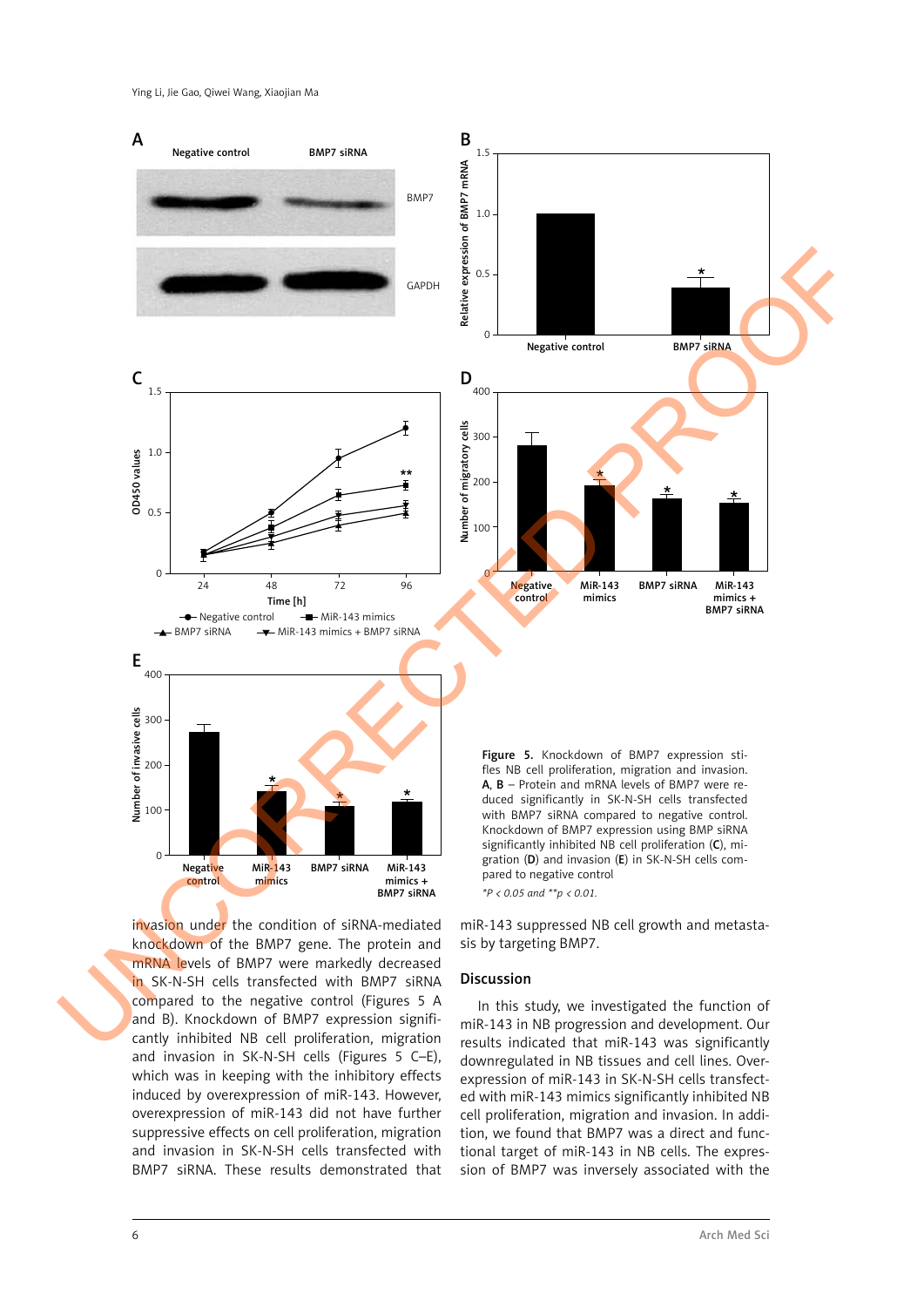expression of miR-143 in NB tissues. Moreover, knockdown of BMP7 expression transfected with BMP7 siRNA significantly inhibited NB cell proliferation, migration and invasion in SK-N-SH cells. These data demonstrated that miR-143 played an important role in NB progression and development, and miR-143 suppressed NB cell growth and metastasis by targeting BMP7.

Neuroblastoma carcinogenesis is a complex multistep process and is characterized by clinical features including spontaneous regression, maturation or aggressive progression. Mounting evidence has indicated that deregulation in the expression of miRNAs may be involved in cancer initiation and progression, including NB [18]. For example, Li *et al.* reported that miR-21 was significantly increased in NB tissues compared with adjacent non-tumor tissues, and miR-21 promoted NB cell growth and motility partially by targeting CHL1 [19]. Liu *et al*. found that the expression of miR-451 was significantly reduced in NB tissue, and miR-451 inhibited NB cell proliferation, invasion and migration by targeting macrophage migration inhibitory factor [20]. Das and Bhattacharyya showed that miR-432 contributed to the dopamine cocktail and retinoic acid induced neuronal differentiation of human neuroblastoma cells by targeting NESTIN and RCOR1 genes [21].

Different miRNAs may play different roles in NB, which is why there is a need to further clarify the clinical significance and function of certain specific miRNAs. Recently studies have revealed that miR-143 plays essential roles in tumorigenesis. MiR-143 acted as a tumor suppressor in several types of cancer, but the expression and function of miR-143 in NB have not been fully explicated. Herein, we found that miR-143 was significantly downregulated in NB tissues and cell lines, and overexpression of miR-143 in SK-N-SH cells significantly inhibited NB cell proliferation, migration and invasion. MiR-143 functioned as a tumor suppressor in NB progression.

Until now, hundreds of miRNAs have been demonstrated to participate in the initiation and progression of cancer though the regulation of oncogenes or suppressors. There is still a need to explore the molecular mechanism underlying NB progression of miR-143 through identification of the possible target gene. We found that bone morphogenetic protein-7 (BMP7) was a direct target of miR-143 by using bioinformatics analyses and the luciferase reporter assay. Bone morphogenetic proteins (BMPs) are firstly known as important signaling molecules in promoting osteogenesis [22]. Furthermore, BMPs are multi-functional growth factors belonging to the transforming growth factor-β superfamily and are involved in the regulation of cell proliferation, survival, differentiation and apoptosis [23].

However, recent studies have indicated that BMP7 plays important roles in tumor progression and development. Zhang *et al.* found overexpression of BMP7 in colon cancer tissues in its advanced stage; moreover, upregulation of BMP7 was closely associated with nodal metastasis [24]. Camara-Clayette *et al.* demonstrated that BMP7 expression was significantly increased at relapse in patients who developed secondary resistance, incubation of BMP7 increased mantle cell lymphoma cell lines' resistance to bortezomib and cytarabine, and inhibition of BMP7 correlated with the increased cell death linked to drug application [25]. Li *et al.* observed that the expression of BMP7 in hepatocellular carcinoma cells was significantly higher than in normal hepatic cells, and a high expression level of BMP7 resulted in a significantly poor prognosis of hepatocellular carcinoma patients [26]. In our study, BMP7 was a direct target of miR-143 in NB cells, and the expression of BMP7 was inversely associated with the expression of miR-143 in NB tissues. In addition, knockdown of BMP7 expression significantly inhibited NB cell proliferation, migration and invasion. Taken together, these results indicated that BMP7 is involved in NB progression. one contributed by the procedure of the state of the state of the state of the state of the state of the state of the state of the state of the state of the state of the state of the state of the state of the state of the

In conclusion, our study revealed that miR-143 was significantly downregulated in NB tissues and cell lines. BMP7 was a direct target of miR-143 in NB cells. Overexpression of miR-143 inhibited NB cell proliferation, migration and invasion through targeting BMP7. This novel miR-143/BMP7 pathway provides further insight into the molecular mechanisms underlying NB progression and indicates new therapeutic targets for the treatment of NB patients.

# Conflict of interest

The authors declare no conflict of interest.

# References

- 1. Qu H, Zheng L, Song H, et al. microRNA-558 facilitates the expression of hypoxia-inducible factor 2 alpha through binding to 5'-untranslated region in neuroblastoma. Oncotarget 2016; 7: 40657-73.
- 2. Li D, Mei H, Qi M, et al. FOXD3 is a novel tumor suppressor that affects growth, invasion, metastasis and angiogenesis of neuroblastoma. Oncotarget 2013; 4: 2021-44.
- 3. Maris JM, Hogarty MD, Bagatell R, Cohn SL. Neuroblastoma. Lancet 2007; 369: 2106-20.
- 4. Kim YS, Lee HA, Lim JY, et al. beta-Carotene inhibits neuroblastoma cell invasion and metastasis in vitro and in vivo by decreasing level of hypoxia-inducible factor-1alpha. J Nutr Biochem 2014; 25: 655-64.
- 5. Park JR, Eggert A, Caron H. Neuroblastoma: biology, prognosis, and treatment. Hematol Oncol Clin North Am 2010; 24: 65-86.
- 6. Lee RC, Feinbaum RL, Ambros V. The C. elegans heterochronic gene lin-4 encodes small RNAs with antisense complementarity to lin-14. Cell 1993; 75: 843-54.